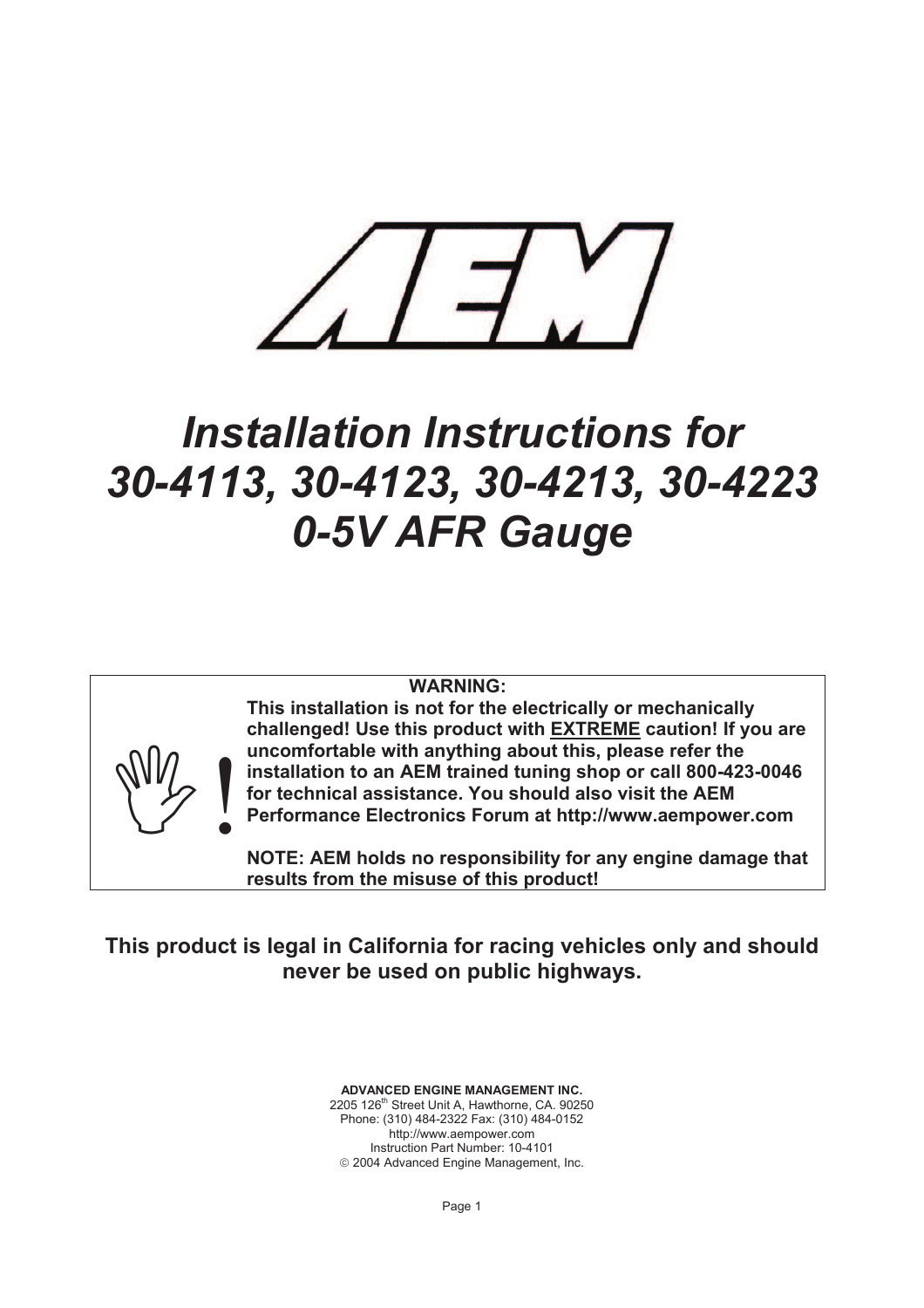Congratulations! The 52mm (2-1/16") AEM UEGO Display Gauge is designed to complement your AEM 30-2300 or 30-2301 UEGO controller and features a digital readout and sweeping 24 color-coded light emitting diode (LED) display, providing immediate visual reference to the engine air fuel ratio. The AEM 0-5V AFR Display Gauge is designed to work with the AEM 30-2300 or 30-2301 UEGO controllers ONLY.

# **INSTALLATION**

Disconnect the negative (-) battery cable. There are six wires from the AEM UEGO Gauge. Connection is shown below.

#### RED *<Power>*

Connect to a switched 10-18 volt power source utilizing a 5A fuse.

#### BLACK *<Ground>*

Connect to a clean power ground.

#### ORANGE *<Signal In>*

Connect to the Orange wire coming from the AEM UEGO controller.

#### BROWN *<Signal Ground>*

Connect to the Brown wire coming from the AEM UEGO controller.

#### WHITE *<Analog Output>*

Connects to any auxiliary unit that accepts a 0-5 volt input.

#### BLUE *<Serial Output>*

Connects to a RS-232 com port for hyper-terminal data logging.

# **Analog Output**

The White wire is a 0-5v analog output. This will output the same voltage as is input to the gauge on the Orange wire.

# **Serial Output**

The serial output can be used for data logging when an EFI system is not accessible. To run the data stream, a RS-232 (DB-9) Female Receptacle shall be purchased.



*Wire View of RS-232 (DB-9) Male Plug* 

Two wires need to be connected to a RS-232 serial port. The BLUE wire from the AEM UEGO Gauge shall be connected to Pin #2 (RX) on the serial port for receiving data. Pin # 5 (GND) on the serial port shall be grounded. If a standard 9-pin serial cable is to be cut instead, the (RX) wire is typically RED and the (GND) wire is typically GREEN. However, this should be confirmed with a continuity tester before attempting.

Use HyperTerminal for testing the data stream. This software is found on most PCs. To find HyperTerminal go to: Start | All Programs | Accessories | Communications |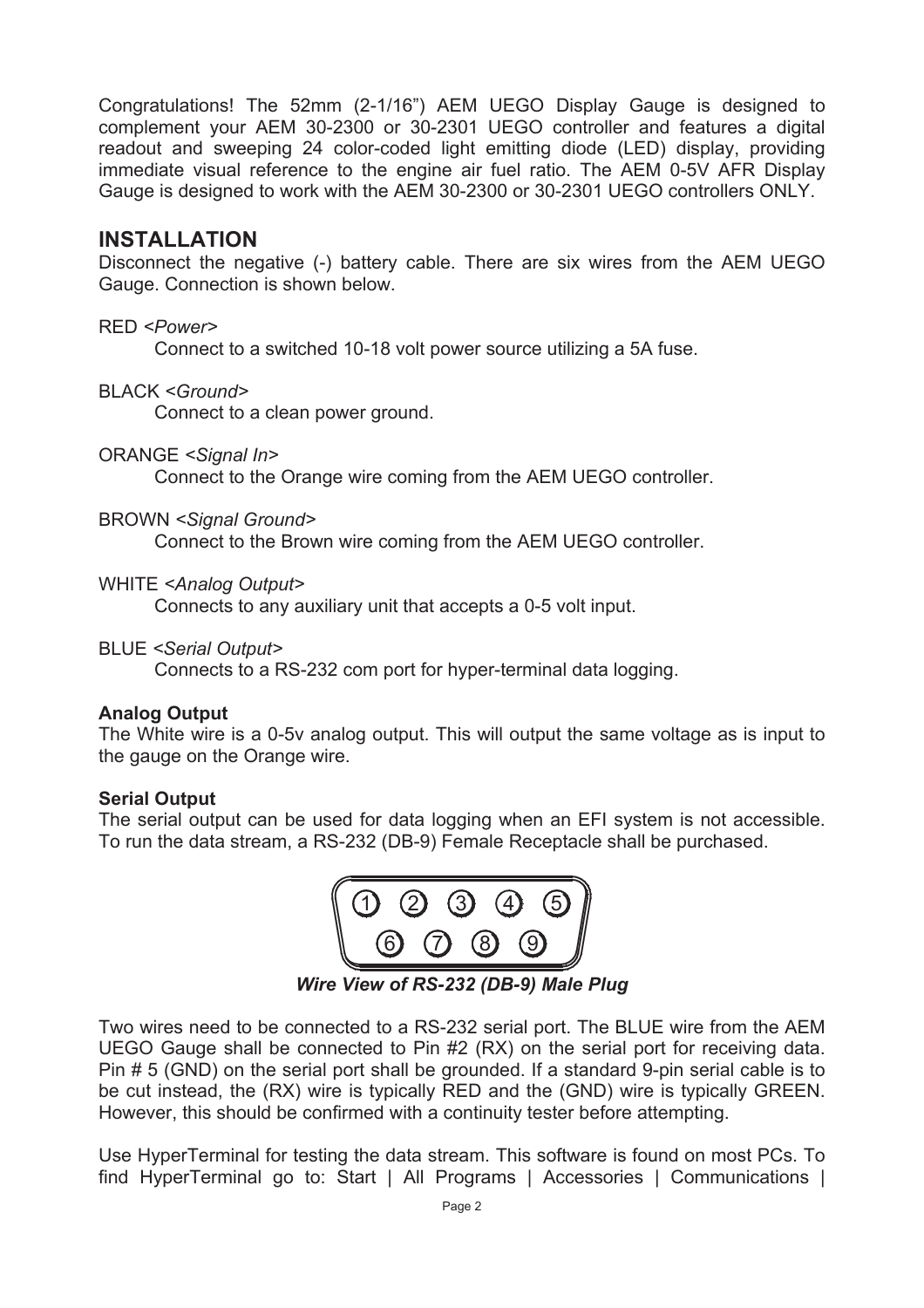HyperTerminal. Name the New Connection and click OK. Set the COM port to the one being used and click OK.

Bits Per Second = 9600 Data Bits = 8 Parity = None Stop Bits = 1 Flow Control = Hardware

Verify the settings above and click OK. When power is supplied to the AEM UEGO Gauge, AFR (or Lambda) data will be displayed, as shown below.

| AEM UEGO Gauge - HyperTerminal<br>File Edit View Call Transfer Help                                                                                                                                                                                                                                                                  |             |            |        |             |            |         |            |  | $ \Box$ $\times$ |   |
|--------------------------------------------------------------------------------------------------------------------------------------------------------------------------------------------------------------------------------------------------------------------------------------------------------------------------------------|-------------|------------|--------|-------------|------------|---------|------------|--|------------------|---|
| <b>AEM Inc. 2003</b><br><b>AFR</b> Gauge<br>$\begin{array}{c} 00.0 \\ 11.0 \\ 11.0 \end{array}$<br>$\frac{14.7}{14.7}$<br>14.7<br>$\frac{14.7}{14.7}$<br>$\begin{bmatrix} 14.7 \\ 14.7 \\ 14.7 \end{bmatrix}$<br>$14.7$<br>$14.7$<br>$14.7$<br>$14.7$<br>$14.7$<br>$\begin{bmatrix} 14.7 \\ 14.7 \\ 14.7 \\ 14.7 \\ 0 \end{bmatrix}$ |             |            |        |             |            |         |            |  | ≛                |   |
| Connected 0:01:52                                                                                                                                                                                                                                                                                                                    | Auto detect | 9600 8-N-1 | SCROLL | <b>CAPS</b> | <b>NUM</b> | Capture | Print echo |  |                  | ۰ |

*Data logging with HyperTerminal*